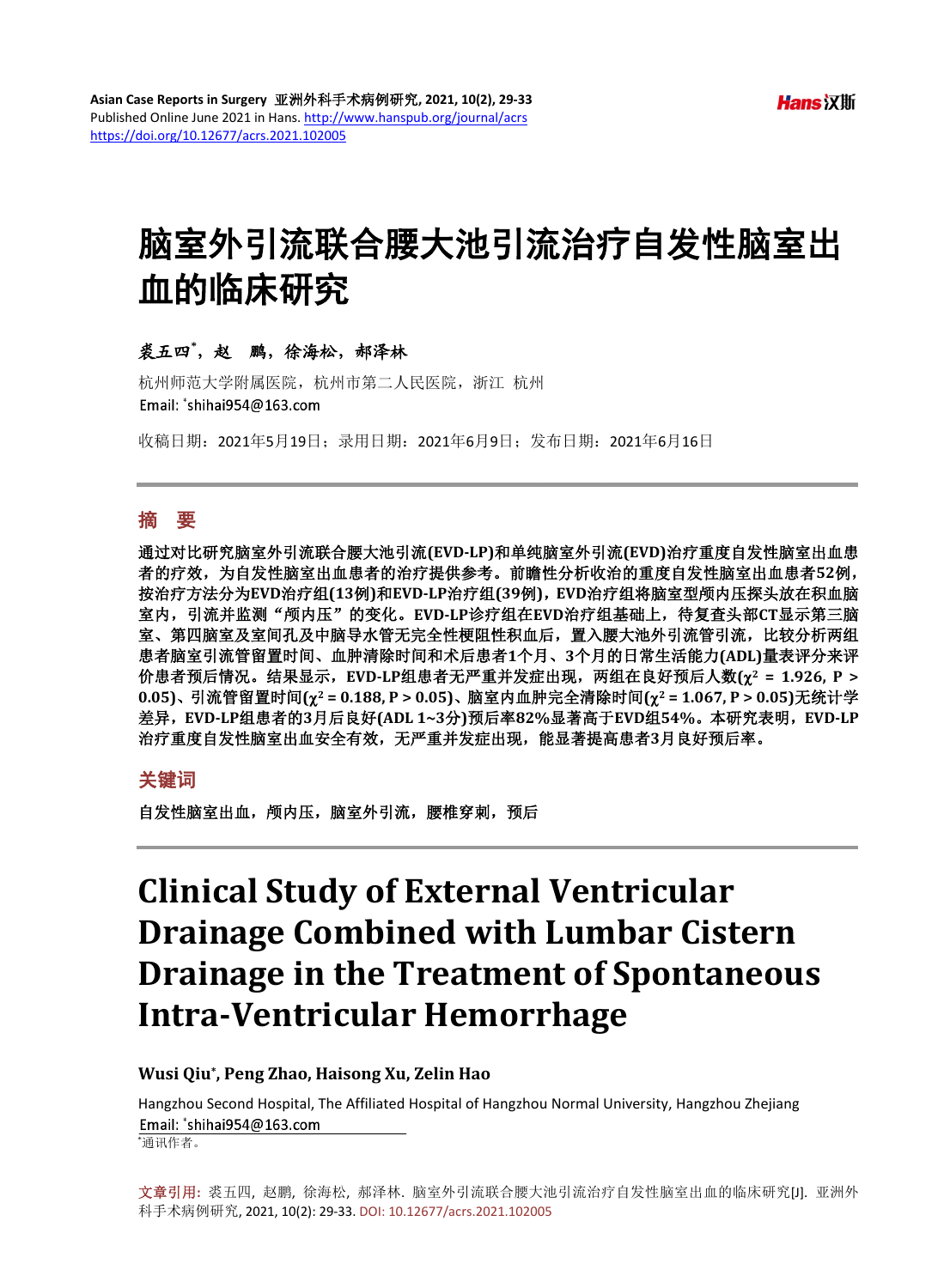Received: May 19<sup>th</sup>, 2021; accepted: Jun. 9<sup>th</sup>, 2021; published: Jun. 16<sup>th</sup>, 2021

#### **Abstract**

**We investigate the effects of External Ventricular Drainage (EVD) with lumber cistern drainage by comparing the efficacy of EVD combined with lumbar cistern drainage (EVD-LP) and EVD alone for patients with spontaneous intra-ventricular hemorrhage. Fifty-two patients with severe spontaneous ventricular hemorrhage were prospectively analyzed and divided into EVD treatment group (13 cases) and EVD-LP treatment group (39 cases). For patients in the EVD treatment group, a ventricular intracranial pressure probe was placed in the ventricular compartment for drainage of intra-ventricular hemorrhage and monitoring the changes of "intracranial pressure". For patients in the EVD-LP group, after the similar EVD treatment was performed, with CT showing that the third ventricle and the fourth ventricle and foramen of monro and midbrain aqueduct without any complete obstruction, the lumber cistern drainage was followed. Comparative analysis of two groups of patients was performed for the ventricular drainage tube indwelling time, hematoma clearance time and prognosis of postoperative 1 month, 3 months (ADL). There were no significant differences in the number of patients with good prognosis (** $\chi^2$  **= 1.926, P > 0.05), the indwelling time of drainage tube (** $\chi^2$  **= 0.188, P > 0.05), and the time to complete clearance of intra-ventricular hemorrhage (** $\chi^2$  **= 1.067, P > 0.05) between the two groups. The favorable (ADL1-3 score) prognosis after 3 months was 82% in the EVD-LP group, significantly higher than 54% in the EVD group. This study shows that EVD-LP is a safe and effective method in the treatment of severe spontaneous ventricular hemorrhage without serious complications, and can significantly improve the 3-month good prognosis rate of the patients. The good prognosis rate (ADL1-3 points) of patients in the EVD-LP group after 3 months was significantly higher than that in the EVD group (82% versus 54% respectively,** χ**<sup>2</sup> = 4.1368, p > 0.05). There were no complications resulting in severe sequelae. In conclusion, the EVD with lumber drainage described here is a safe method of treatment which can improve prognosis at 3 months without severe complications for patients with severe spontaneous intra-ventricular hemorrhage.**

## **Keywords**

**Spontaneous Intra-Ventricular Hemorrhage, Intracranial Pressure, EVD, Lumber Puncture, Prognosis**

Copyright © 2021 by author(s) and Hans Publishers Inc. This work is licensed under the Creative Commons Attribution International License (CC BY 4.0). <http://creativecommons.org/licenses/by/4.0/>  $\boxed{6}$ Open Access

## **1.** 引言

脑室出血(intra-ventricular hemorrhage, IVH)是指颅内血管破裂,血液进入脑室系统引起的综合征[\[1\]](#page-4-0) [\[2\]](#page-4-1)。IVH 是增加脑出血死亡率和不良预后的危险因素[\[1\]-](#page-4-0)[6]。部分脑室出血患者需要手术治疗,EVD 是 治疗重度 IVH 的有效方法,不仅可以起到引流脑室积血、改善脑积水,还可以进行脑室内 ICP 监测等, 腰穿、腰大池引流对重症 IVH 患者具有促进脑室积血吸收、减少日后脑积水的发生率[\[3\]](#page-4-2) [\[7\]](#page-4-3) [8] [\[9\]](#page-4-4)。我们 对收治的自发性 IVH 患者进行对比研究脑室外引流联合腰大池引流(EVD-LP)和单纯脑室外引流(EVD)治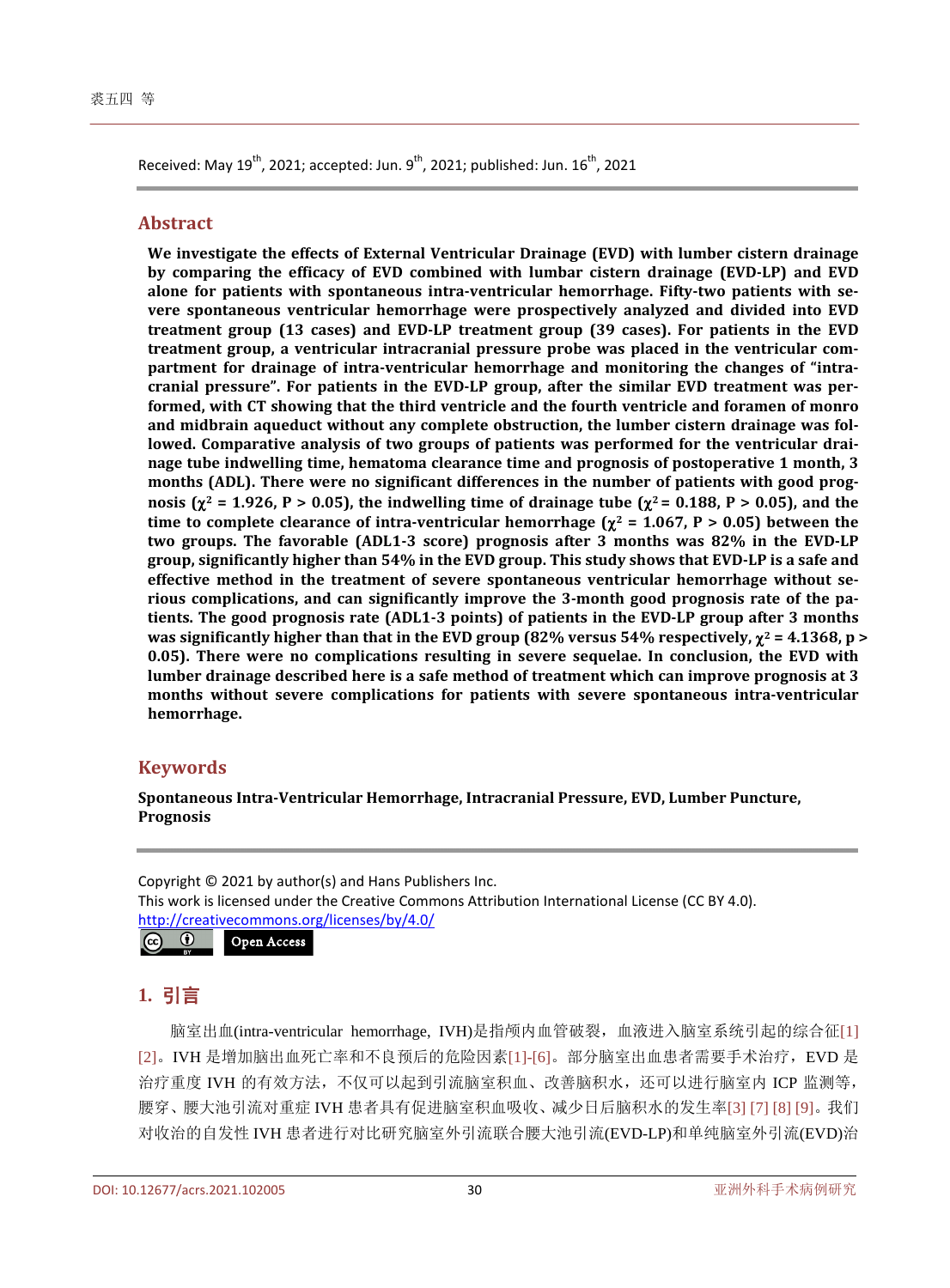疗重度自发性脑室出血患者的疗效,为临床开展 IVH 的治疗及"颅内压监测"监护在重度 IVH 的治疗中 提供一定参考资料。

#### **2.** 研究方法

#### **2.1.** 一般资料

选择 2014 年 1 月至 2019 年 9 月, 我院神经外科收治的脑室出血患者 52 例, 其中男性 33 例, 女性 19 例。

纳入标准: ①经 CT 检查确诊为重度脑室出血; ②有 EVD 手术适应症者; ③年龄 < 75 岁; ④发病 时间 < 24 h;⑤患者家属同意治疗方式并签署手术知情同意书。排除标准:①血液系统疾病;②有颅内 或全身感染性疾病;③脑肿瘤卒中未有效处理;④既往有严重脑卒中、糖尿病、冠心病等病史[5] [\[10\]](#page-4-5) [\[11\]](#page-4-6)。

根据患者治疗方案的不同,将患者分为 EVD 治疗组和 EVD-LP 治疗组,其中 EVD 组 13 例,其中男 性 9 例, 女性 4 例, 平均年龄(50 ± 14)岁, 平均术前 GCS (7.46 ± 2.93)分, 平均基础疾病数(0.69 ± 0.48) 个,平均术前脑内血肿量(36.72 ± 19.81) ml。EVD-LP 组 39 例。其中男性 24 例, 女性 15 例, 平均年龄(50) ± 11)岁,平均术前 GCS (7.67 ± 3.15)分,平均基础疾病数(1.13 ± 0.80)个,平均术前脑内血肿量(42.45 ± 33.31) ml, 两组患者组间具有可比性。

该研究获得杭州师范大学附属医院伦理委员会的伦理许可。

### **2.2.** 治疗方法

按治疗方法分为 EVD 治疗组和 EVD-LP 治疗组。EVD 治疗组:依据侧脑室前角穿刺方法进行,将 脑室型 ICP 探头放在积血脑室内进行引流并监测"颅内压"的变化。EVD-LP 诊疗组:在 EVD 治疗基础 上先行腰椎穿刺,若压力 > 25 mmHg 则次日继续腰穿,至压力不超过 20 mmHg、头颅 CT 显示脑室系统 无明显梗阻后,置入腰大池外引流装置,观察 24 h 后如患者无明显异常, 侧脑室压力较夹管前无明显升 高,拔除脑室引流管。一般腰大池引流量控制为 10 ml/h, 200~300 ml/d。腰大池引流管拔管指征:脑脊 液颜色逐渐变清,常规及生化结果趋向正常,ICP 监测稳定在 20 mmHg 以下,复查颅脑 CT 示脑室系统 无明显扩大。为防止感染,腰大池置管时间一般为 5 d。颅内压控制目标: 根据脑室 - 腰大池压力梯度或 者腰穿结果调节控制引流速度以及脱水剂用量,当 ICP > 20 mmHg,依据病情可应用 20%甘露醇 0.25~0.5g/kg 快速静滴,每 6~12 h 一次;如持续 ICP > 25 mmHg, 则复查头颅 CT, 出现手术指征者则行 手术治疗[8] [\[12\]](#page-4-7) [13] [\[14\]](#page-4-8)。

#### **2.3.** 监测指标

监测 2 组患者以下指标: 脑室内血肿清除时间、脑室引流管留置时间、主要并发症, 预后情况以患 者术后 1 个月、3 个月的日常生活能力(activities of daily living, ADL)量表评分来评价。

#### **2.4.** 统计方法

计量资料以均值±标准差表示, 显著性比较采用 t 检验分析, 计数资料显著性比较采用卡方检验分 析。采用 SPSS25.0 统计软件进行统计学分析,P < 0.05 为有统计意义。

#### **3.** 结果

#### **3.1.** 脑室内血肿完全清除时间及脑室内引流管留置时间的比较

采用 3:1 随机数字表入组 52 例患者,EVD 和 LP 操作方法方便简便可行,EVD-LP 组与 EVD 组患者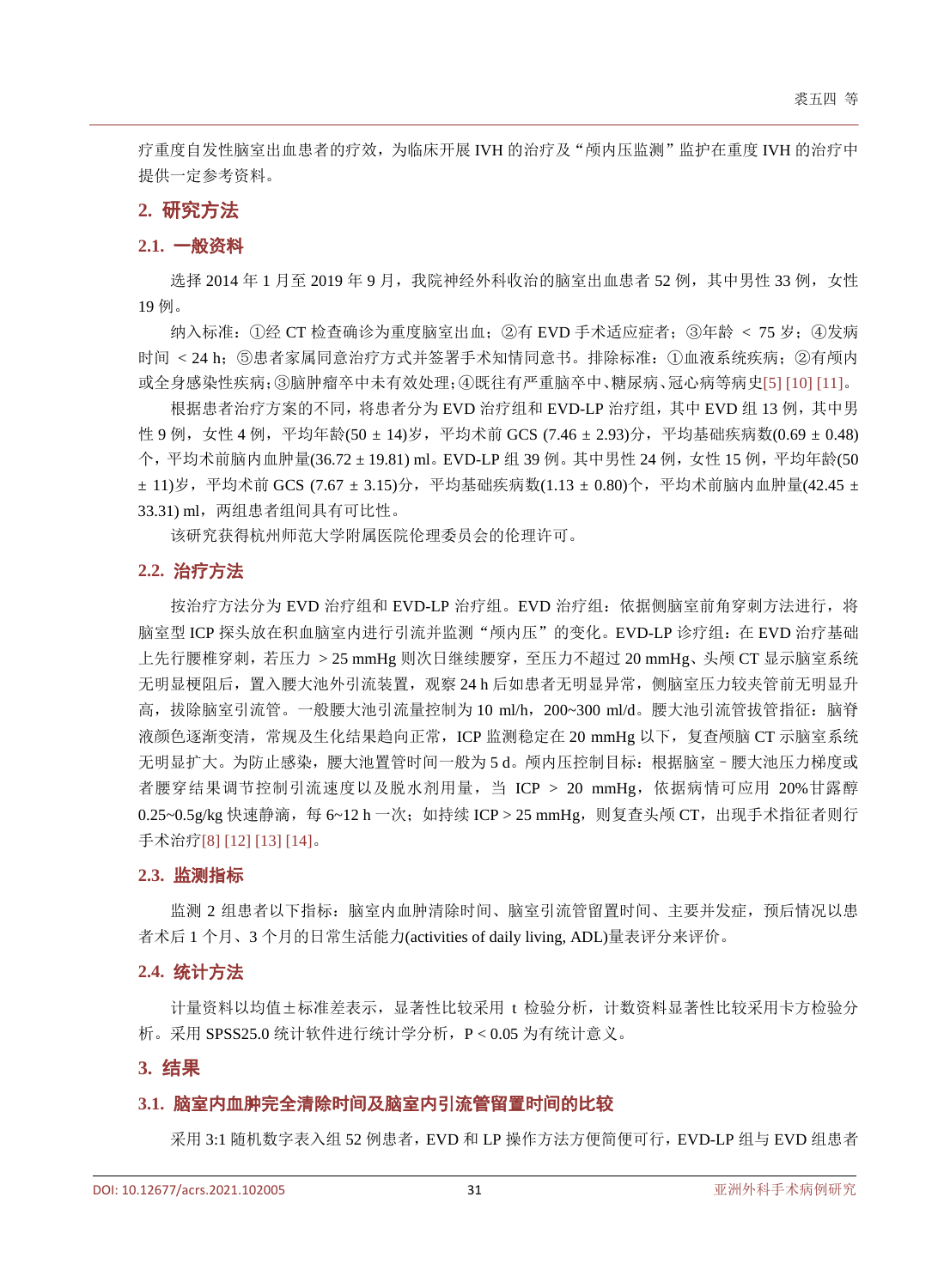无严重并发症发生。两组患者在脑室内血肿完全清除时间及脑室内引流管留置时间方面未存在统计学差 异(P > 0.05)[见表](#page-3-0) 1。

<span id="page-3-0"></span>**Table 1.** Comparison of the complete clearance time of intrav-entricular hematoma and indwelling time of intra-ventricular drainage tube in 2 groups (Days,  $\bar{x} \pm SD$ )

| <b>表</b> 1. 两组患者脑室内血肿完全清除时间及脑室内引流管留置时间的比较 |
|-------------------------------------------|
|-------------------------------------------|

| 组别             | 脑室内血肿完全清除时间(天)   | 脑室内引流管留置时间(天)    |
|----------------|------------------|------------------|
| EVD-LP 组       | $14.84 \pm 5.94$ | $10.16 \pm 3.93$ |
| EVD 组          | $12.67 + 2.5$    | $9.89 \pm 3.1$   |
| $\chi^2$ 值/t 值 | 1.067            | 0.188            |
| P值             | >0.05            | >0.05            |

#### **3.2.** 两组患者住院时间和预后比较

EVD-LP 组 ICU 住院时间为 7.32 ± 7.69 天, EVD 组患者 ICU 住院时间为 6.70 ± 5.42 天, 两组无统计 学差异(t = 0.237, P > 0.05)。

两组患者在 1 月时预后良好率(ADL 1~3 级)无统计学差异,但在 3 月时预后良好率 EVD-LP 组患者 明显高于 EVD 组患者(分别为 82.1%和 53.8%, P < 0.05)[见表](#page-3-1) 2。

<span id="page-3-1"></span>

|  | Table 2. Comparison of clinical prognosis between 2 groups after 1 month and 3 months (n, %) |  |  |
|--|----------------------------------------------------------------------------------------------|--|--|
|  | 表 2. 两组患者 1 月、3 月后临床预后(n, %)的比较                                                              |  |  |

| 组别         | 1月后预后良好率       | 3月后预后良好率       |  |
|------------|----------------|----------------|--|
| EVD-LP 组   | 29/39 (74.4%)  | 32/39 (82.1%)  |  |
| EVD 组      | $7/13(53.8\%)$ | $7/13(53.8\%)$ |  |
| $\chi^2$ 值 | 1.926          | 4.1368         |  |
| P值         | >0.05          | < 0.05         |  |

## **4.** 讨论

随着人口的老龄化及人民生活水平的提高等,自发性脑出血的发生率呈上升趋势,而且病死率不断 上升。而在自发性脑出血患者中,约 45%合并脑室出血,且是预后不良的独立预测因素之一[\[2\]](#page-4-1) [\[3\]](#page-4-2) [4] [5]。 其病理生理机制主要有四种:1、急性梗阻性脑积水;2、血块的质量效应;3、血液及其分解产物对邻近 脑实质的毒性;4、慢性脑积水的发生。

EVD 治疗重度脑室出血可解除或改善急性脑积水、引流脑室积血、减少慢性脑积水的发生率等,而 腰椎穿刺(腰大池持续引流)对非梗阻性脑积水的脑室出血(包括 EVD 治疗后的颅内感染)患者有良好的治 疗效果。上述方法均是治疗脑室出血的微创方法。国内外专家共识和指南关于 IVH 诊治推荐:发病早期 的脑室出血可以在 EVD 灌注溶血酶(rt-PA)的基础上同时给予 LD。EVD 联合 rt-PA 治疗脑室出血是安全 的,有助于降低重症患者的病死率,但对于神经功能改善有待进一步研究;联合腰椎穿刺置管引流有助 于加速清除脑室出血、降低行脑室腹腔分流的风险。

本研究 EVD-LP 组患者 1 月时良好预后率无统计学差异,而在 3 月时的 EVD-LP 组患者良好预后率 显著高于 EVD 组。国内外有关于脑室出血治疗方案新的报道,认为内镜下血肿清除术 + 脑室切开术可 以减少需要永久脑脊液分流术的采用率,且病死率相对于单纯脑室外引流治疗低,两月后 GOS 评价优于